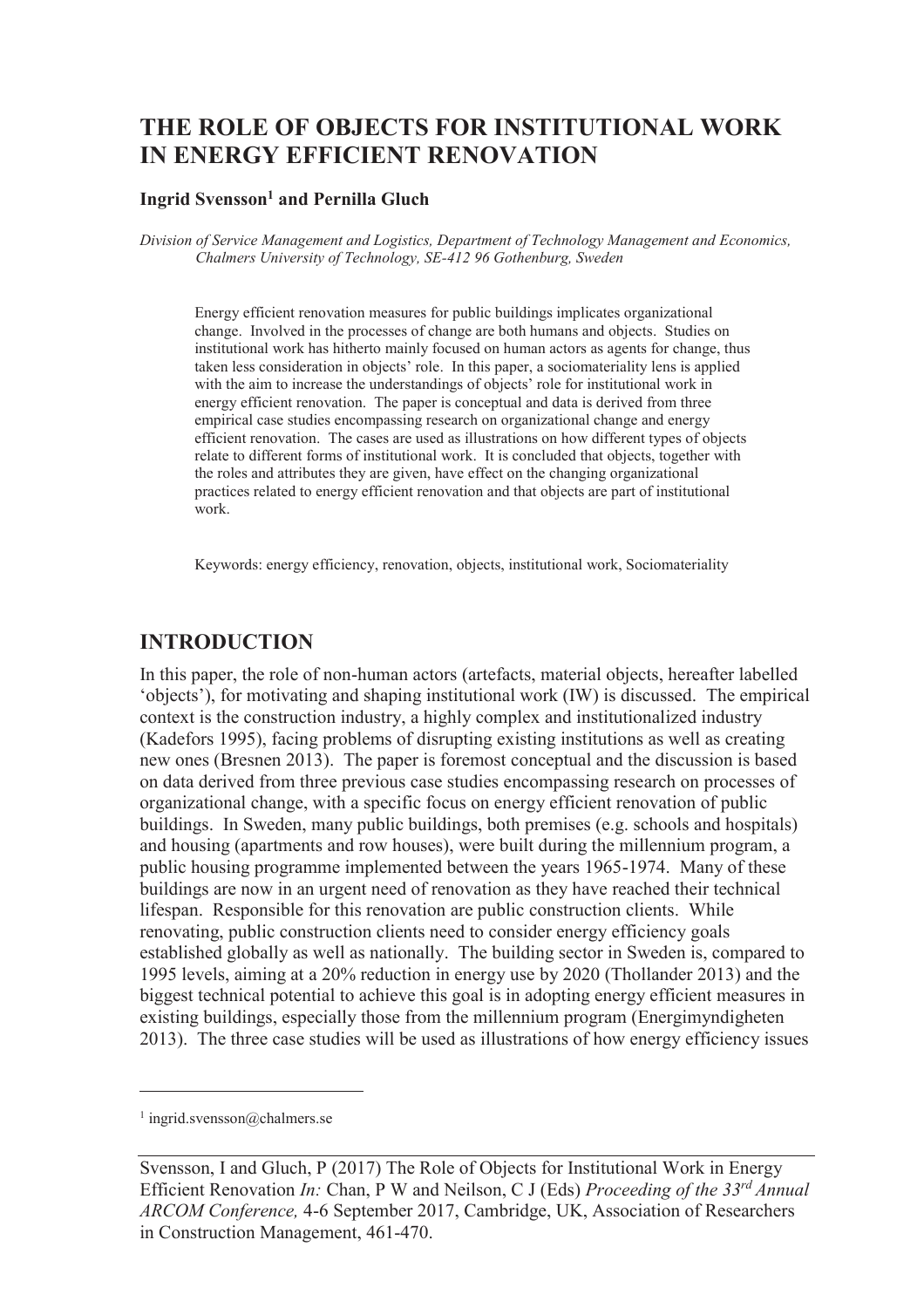are enacted and unfolded in practice, with a special focus on the objects' role for change processes and IW.

Research has suggested that energy efficient building faces several challenges in disrupting old and creating new institutions (Andrews and Johnson 2016) in which institutions refers to rules, norms, beliefs and logics embedded in an organization and its context. In order to increase the understandings of how institutions are disrupted and/or created (or maintained) researchers need to pay closer attention to practices and to the IW performed by the actors involved (Gluch and Bosch-Sijtsema 2016). In processes of energy efficient renovation, this means trying to understand how IW is carried out and also by which actors. In response to the latter, recent research argues that not only humans, but also objects are actively part of energy efficient renovation processes (see for example Thoresson 2015; Palm and Reindl 2016; Buser and Carlsson 2016). In a study of a Swedish public housing company's energy efficient renovation process, Palm and Reindl (2016) found, by applying a practice theory framework, that existing technical infrastructure largely determined what issues came up for discussion at meetings. Thus, rather than discussing new technology and innovative solutions most meetings were spent discussing technology used in the past. Suggested measures were also based on an idea that energy efficiency is unproblematic, and could be handled in the same way regardless of context and situation. In another study, Thoresson (2015) found, by using an Actor Network Theory approach, that the way energy issues were enacted in practice was not solely determined by the (public) housing organization involved in the renovation project, but also included several intertwined actors and processes such as; urban planning, national housing policies and old technology. Old technology was, for example, not seen as "neutral" technology, rather it took an active part in the energy work (Thoresson 2015).

In this paper, a practice based view is adopted, seeing organizing as something that is becoming through everyday practices (Orlikowski 2007). A sociomateriality lens (Orlikowski 2007) is applied in order to increase the understandings of objects' role for institutional work (Lawrence and Suddaby 2006) in energy efficient renovation. Both theoretical approaches have been used to a low extent in construction management research (Bresnen 2017; Styhre 2017). In cross-fertilizing these two practice-oriented lenses, we acknowledge that objects cannot operate alone; neither can influence be attributed to agency of humans alone either. In line with work by Hampel *et al*., (2017), Monteiro and Nicolini (2015) and Raviola and Norbäck (2013), this paper argues that artefacts/objects can be seen as complex assemblages of humans and material elements that perform IW when certain alignments are put in place.

We postulate that the material contains agency; and that both humans and objects have the capacity to act (cf. Styhre 2017). Combining a sociomateriality lens with the IW framework, raises a number of questions, such as: Do objects perform IW in processes of developing new practices? Both tangible and non-tangible objects have been found to occur in IW in other organizational settings (cf. Raviola and Norbäck 2013), is that also the case for energy efficient renovation? Could one object alone account for different forms of IW? More, it has been argued that different dimension of agency, according to actions' direction in time (past, present and future) might be associated with different forms of IW (Battilana and D'Aunno 2010). Could it also be that different forms of objects according to their position in time, i.e. past, present and future, are associated with different forms of IW?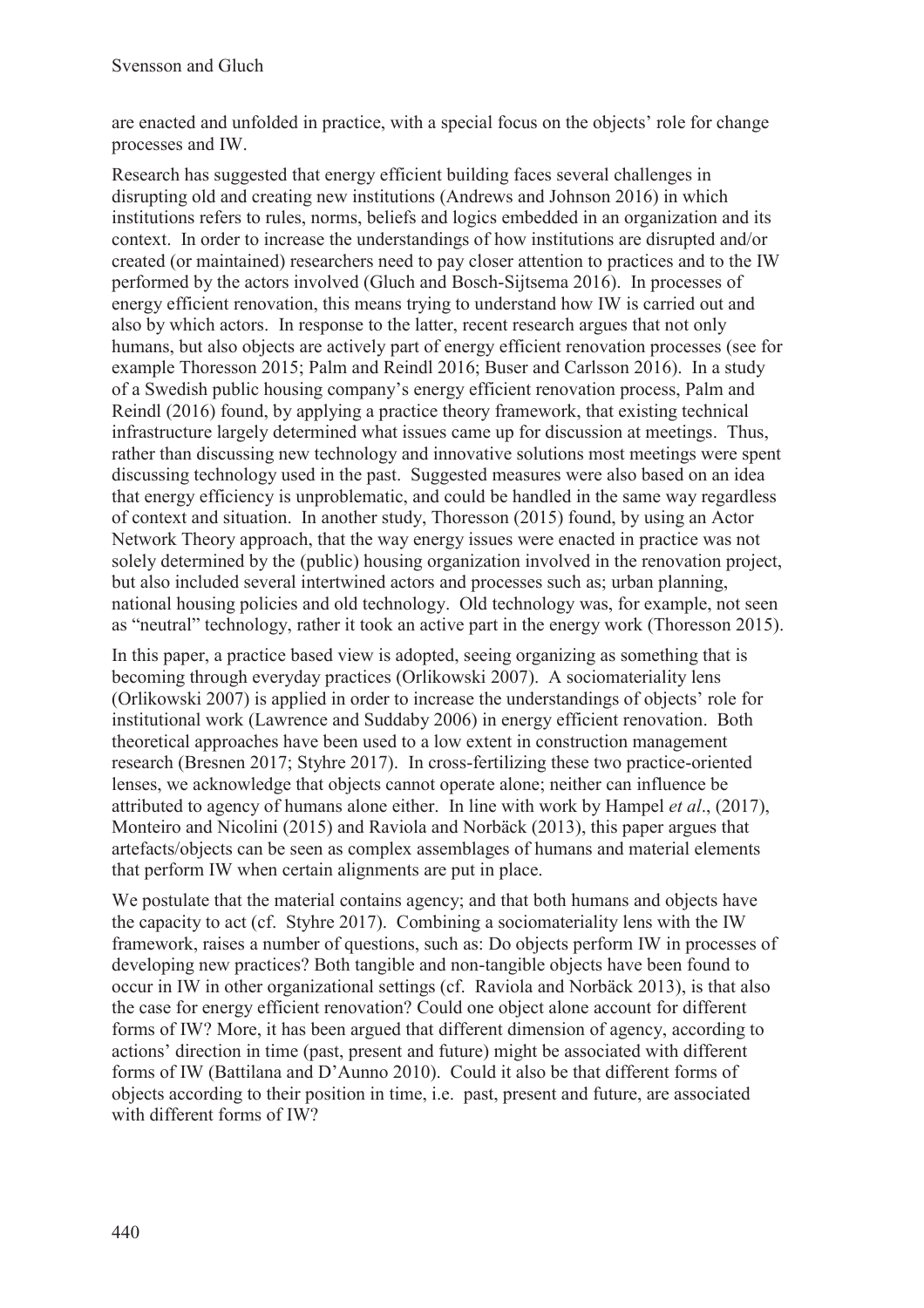Addressing the above questions, a sociomateriality lens is applied with the aim to increase the understanding of objects role for institutional work in construction, and specifically for energy efficient renovation of public buildings.

## **THEORETICAL FRAMEWORK**

As scholars of institutionalism begin to draw on practice theories to inform their theorizing on institutional change, thus focusing on the micro-dynamics of institutional change as performed by people's actions (Feldman and Orlikowski 2011), this has given origin to an interest in institutional work of actors (Lawrence and Suddaby, 2006). Adopting a practice perspective in research recognizes that it is in micro level practices that field-level logics are enacted (Smets *et al*., 2012), a view which is shared by scholars studying IW. Jarzabkowski *et al*., (2009: 289) state: "a practice approach is apposite to the study of IW because it focuses on the actions and interactions of actors in creating, maintaining and disrupting institutions. It also puts the level of analysis onto the everyday work of actors and how this work is shaped by institutions, even as it reproduces of modifies those institutions". The concept of IW examines and describes how institutions are created, maintained, and disrupted through purposive actions of multiple actors (Lawrence and Suddaby 2006). In addition to a practice-based approach (Jarzabkowski *et al*., 2009), IW stems from a research tradition that has agency as its focal point of interest (Hampel *et al*., 2017). Agency within the IW is viewed as embedded, meaning that institutions both shape, give meaning and hold together material and symbolic structures (Battilana and D'Aunno 2010).

Scholars studying IW have hitherto foremost focused on human actors as agents for change (Hampel *et al*., 2017), thus to a large extend neglected the role played by the material (Monteiro and Nicolini 2015). Up to today, the role of objects in IW has been explored only in a handful of studies (Hampel *et al*., 2017). Raviola and Norbäck (2013), for example, studied how an old technology became the object of reference in problematizing a current situation, functioning as a "lawbook" for new actions. This process, in which actors consult and interpret the "law book" was understood by the authors as institutional work, in which meaning and technology was intertwined. In another study; awards (prizes) were viewed as complex assemblages of humans and material elements. These assemblages performed IW, such as mimicry, theorizing and educating, when certain alignments were put in place (Monteiro and Nicolini 2015). The study highlighted how IW depends on the joint work of human and material entities. More, in a study on housing, the roles of physical place (the interaction of locations, material forms, meanings and values) for IW was investigated (Lawrence and Dover 2015).

Firstly, physical place established and maintained boundaries around institutions, and, secondly, it provided an interpretive lens through which people could understand the institutions that actors are working to affect. Thirdly, physical place complicated IW through its "concreteness", meaning its materiality, its association with day-today routines, and its geographical location. Thus, a few previous studies have shown that not only humans, but also objects/materials (technology, awards and places) need to be accounted for when investigating IW and changing practices. It has been suggested that the study of the material offers promise for a deeper and wider understanding of IW (Hampel *et al*., 2017). However, to move forward it is also suggested to combine IW with perspectives from social science, for example, sociomateriality.

Generally, in recent organizational research, the material has been attributed a more active role in understanding interaction, practice, and the process of organizing (Leonardi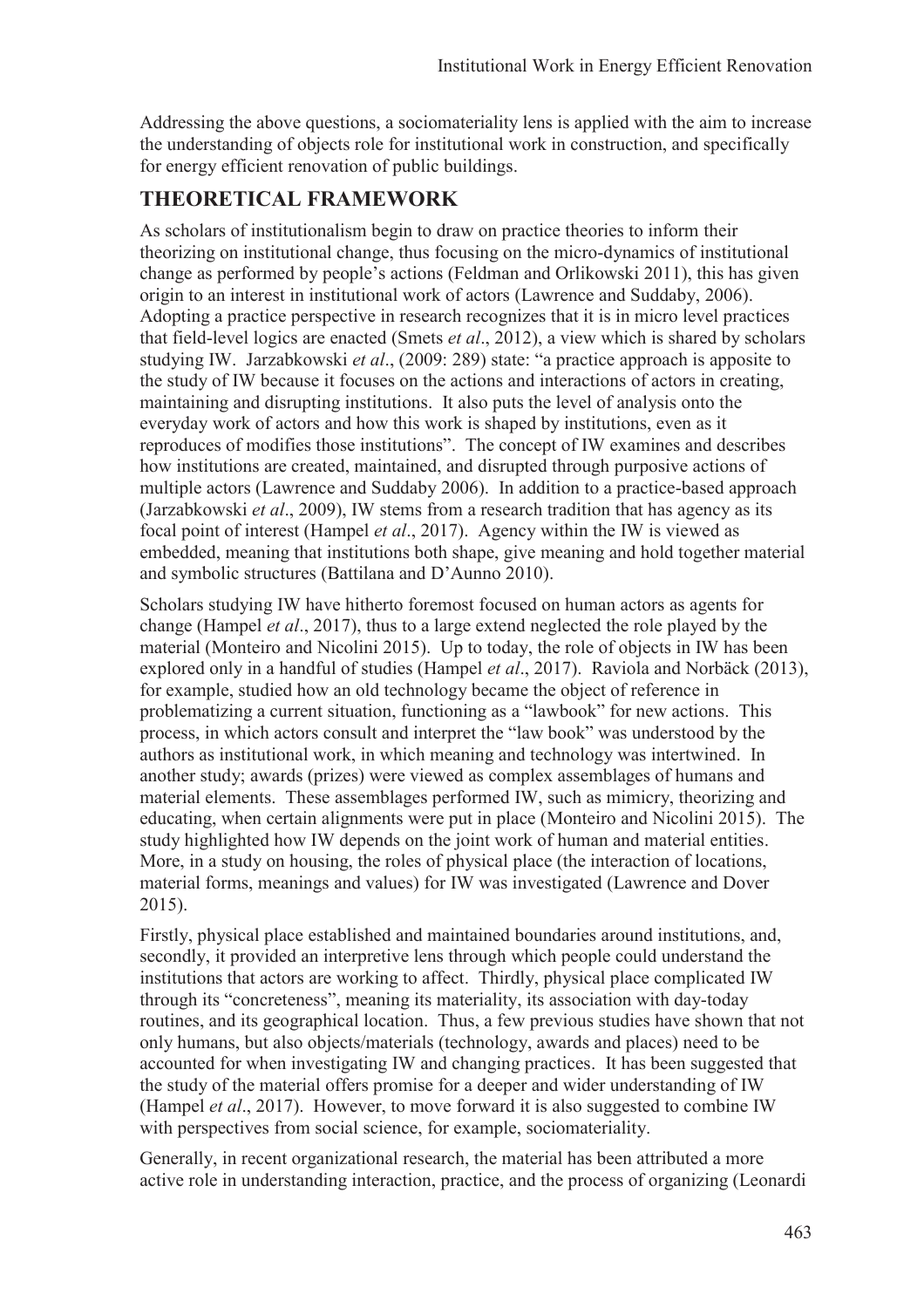2013). Here has sociomateriality been suggested as a viable theoretical lens to understand the material in social practices. Applying the sociomateriality lens means seeing practice as a sociomaterial accomplishment, organizing occurs in practice and practice is neither social nor material; it is both (Leonardi 2013). The material, being all things not human, such as a landscape, material of buildings, rain and software (Carlile *et al*., 2013), and the social are so fundamentally related that it makes little or no sense to talk about one without talk about the other "... there is no social that is not also material, and no material that is not also social" (Orlikowski 2007: 1437), hence, there is no social action that does not entail material means (Jones 2014).

Sociomateriality is a research stream (Jones 2013) that follow the materiality turn in organizational studies. Being a stream of research, the umbrella term sociomateriality offers different possibilities of how to study the relationship between the "social" and the "material" and researchers have developed an array of perspective that theorize about the relationship between the symbolic and the material world (Jones 2013; Putnam 2015). In this paper, the research interest lies in the study of the "constitutive entanglement of the social and the material in everyday organizational life" (Orlikowski 2007: 1438). The material and the social are viewed as inseparable in practice, however, analytically separable (Jones 2013). Seen from this view, the key is not just to understand how different entities shape each other, but also what the consequences/implications for practice are. Through the sociomateriality lens, relations and boundaries between the social and the material are not given, they are enacted (Jones, 2014), the material is seen as relational; it takes part in establishing and maintaining social relationships (Carlile *et al*., 2013). With the example of discursive practices, Orlikowski and Scott (2015) underline that in order to exist, discourse must be materialized in some form, thus the discursive do not affect the material, rather it becomes materialized. Discourse lacks an independent, self-contained existence apart from the material. Materiality and discourse are constituted through each other (Orlikowski *et al*., 2015: 699).

As both the sociomateriality lens and the IW framework share a common ontological base, i.e. they are theoretical grounded in practice theory, it is suggested that these two concepts can be cross-fertilized. We propose that not only will the study of the material help expand our knowledge on IW, but the IW framework can also help shed light on actions and outcomes that are linked to materialized processes.

## **RESEARCH APPROACH AND METHOD**

This paper is informed by three empirical cases concerning energy efficient renovation of public buildings which are used as illustrative stories of how objects play an active part in IW related to processes of change in construction. All three cases concern a shared challenge on how to renovate rundown public buildings in a holistic and long-term energy efficient way. For the three case organizations, this involved extensive work and increased collaboration with a variety of stakeholders in order to develop long-term strategies, imposing changed management processes and maintenance routines.

Case one concerns a Swedish public construction client organization that sought to meet energy efficiency targets by the means of a development project. Empirical data analysed for the purpose of this paper was continuously collected by the authors in 2016. Data included in the analysis of this paper is based on meeting observations. Case two builds on secondary data presented in a doctoral monograph thesis (Thoresson 2015). The thesis provides a detailed narrative regarding how energy issues were enacted in practice in a large renovation project of a block of flats owned by a public housing company. Data was collected through interviews, observations of meetings and from organizational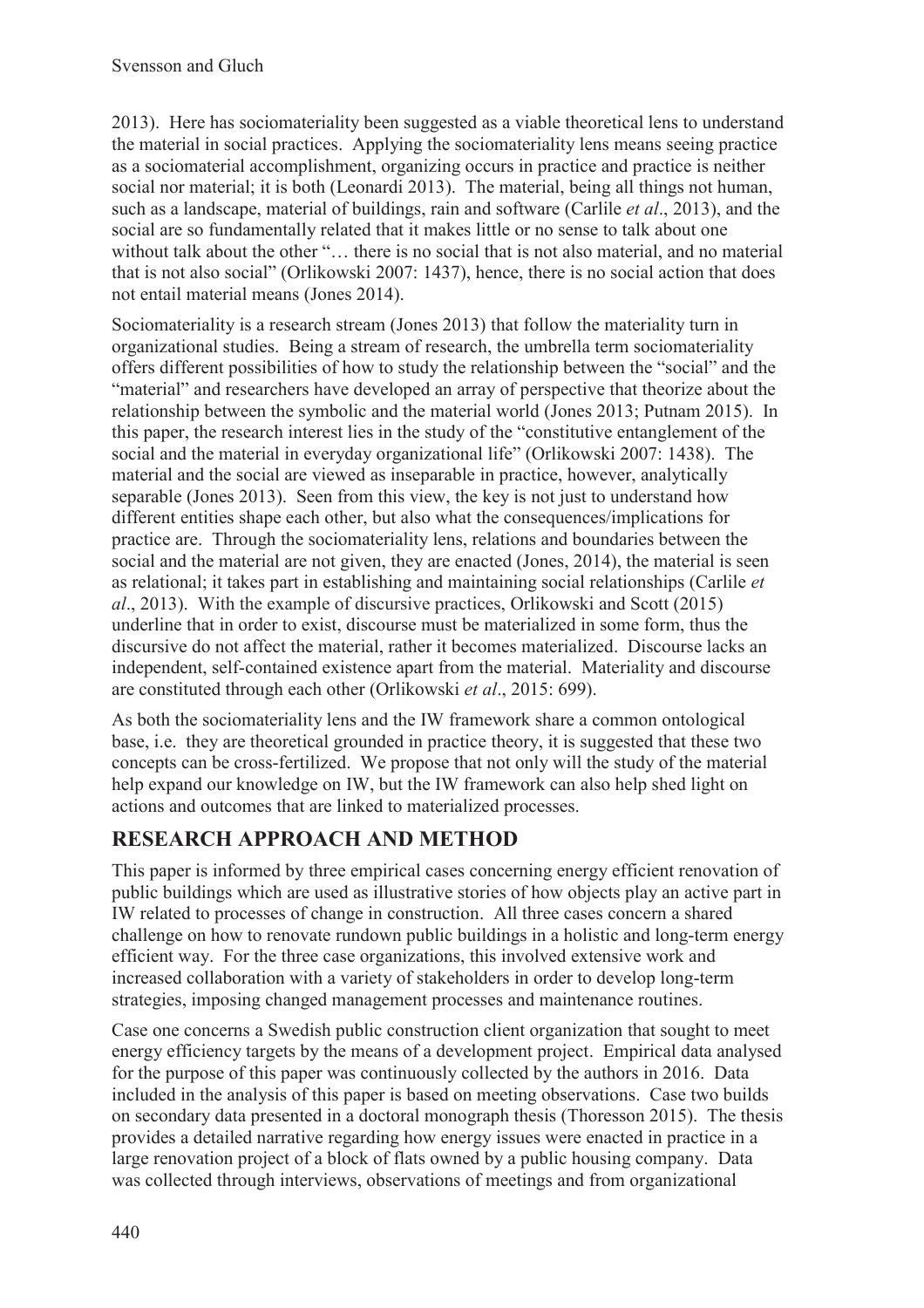documents. To get a deeper insight into the role of objects in this project, one of the authors conducted a one-hour interview with Thoresson. In case three, the study object was a strategic project done in response to a political directive to significantly cut the energy use in hospital buildings managed and operated by a public construction client organisation. Several of these hospitals were built between the years 1950-1975, and the buildings were in need of rather immediate renovation. One of the authors was involved in the collection of data in 2011, following the strategy project in real time. For the purpose of this paper transcripts of nine working meetings in a strategic work group were analysed. Informed by a narrative approach, all three case studies have used ethnographically informed methods, enabling the understanding of how institutions are enacted at micro-levels.

In order to contribute to further development of the IW framework, focus was on the IW processes, rather than institutional outcomes (Lawrence *et al*., 2013). The sociomateriality lens were used in combined with the theoretical construct of IW when analysing data from the three studied cases, according to the procedure of thematic theoretical coding (Braun and Clarke 2006). Following a call for research that focus on multiple types of materiality (Putnam 2015), a specific type of object was not targeted, rather all kinds of possible objects suggested to be involved in the processes of energy efficient renovation were searched for. This included both tangible and non-tangible objects, as well as objects that were present, objects that were no longer present (past objects) and future objects. Also, accounted for in the analysis was the interaction between the objects and the social world and the consequences from this "entanglement", i.e. what situated outcomes and what type of IW was enacted?

### **CASE ANALYSIS**

#### **Case One - Energy Efficiency and Renovation of Pre-Schools**

In case one, various artefacts emerged as influential agents, playing a central role in the process of the development of new practices. The following are two examples of objects that were part of the process of creating new practices i.e. support change; the run-down building stock and temporary rented pavilions. Both of these (tangible) objects dominated the discourse during meetings and were used by the participants as key arguments for the change. As one project-member describes the building stock during an interview: "the [current] large renovation-bulge is knocking on our door, and they are saying: you have to take care of all of us." Another member referred to the problem with a run-down building stock in terms of "a massive explosive mountain… [and it is] we cannot shove this mountain in front of us any longer" and "[now] comes hell". Similarly, the rented pavilions (existing and presumed-planned) became a shared object that helped unifying the project team in their change mission. "The alternative that we must avoid, is pavilions…" "We need to present an alternative to pavilions that the politicians can't reject". Further, the need for a new IT-based system, that should be "better" than previous ones, be able to handle "all the data", and possible to be used by various stakeholders, in different organizations, was mentioned as a necessity for the new way of working to be implemented. This kind of IT-system is not yet on the market but the plan still was said to be dependent on it and a large amount of time during meetings was spent discussing it. Thus, in this case various objects served as reference for shaping new practices. Both tangible objects (such as the houses) and non-tangible ones (such as a wanted IT-system) could be identified. Further, the run-down building stock is an object that is present today, whereas the pavilions were discussed as something belonging to the past and/or something that must be avoided in the future and the IT-system is wanted for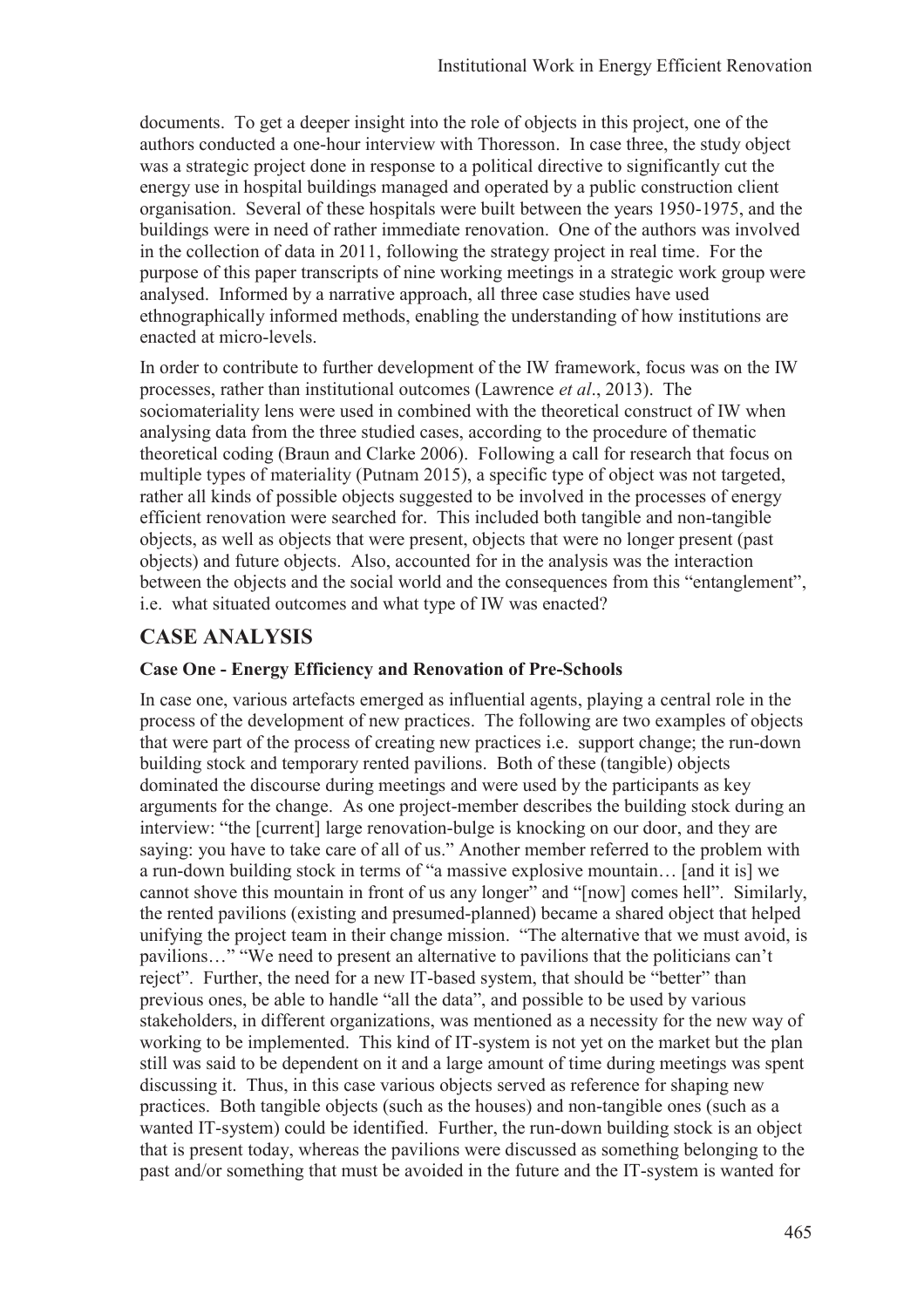the future. Thus, the materials objects can firstly, be divided into three categories depending on their place in time (past, present or future) and secondly, in two categories depending on they were tangible or non-tangible.

#### **Case Two - Energy Efficient Renovation of a Block of Flats**

From this case, and as examples of objects that were part of processes of IW, an (oldexisting) system for district heating and solar-panels (not yet existing) are chosen as illustrative examples. In the end, solar-panels were ruled out to the advantage of keeping the current district heating system. Two organizations were working together with the issue of energy-efficient solutions for the renovated houses: the municipal energy corporation and the public housing company. These two organizations had different ideas on what energy solution to choose, the municipal energy corporation argued for keeping the existing district heating system in its current form, whereas the public housing company wanted to change the current solutions in several ways, for example by installing solar panels on the houses. The (future) solar panels were given many positive attributes by the municipal housing company; they were sought to provide several parts of the city with electricity, and as such would give the neighbourhood in which they were to be placed good publicity and they were argued to contribute to a decentralised, sustainable and small-scale infrastructure system for energy supply.

The municipal energy corporation on the other hand argued that in the future, the city would be in need of (much) more energy than today, and that solar panels are to unreliable. According to them, the existing district heating system should be kept. By them, the district heating system was labelled as a complex and complicated system, difficult for anyone outside their own organization to understand, and as such no other organizations than the municipal energy corporation themselves could be able to work with it or to truly understand it. They argued that since the public housing company did not have all information needed they could not come up with suggestions for altering the system. Further, the district heating system was given the role as facilitator, with the possibility to create economic growth and an increase in population in the city and thus from this view it was given a large impact on the whole city´s future development. In addition to these arguments and the attributes given to the system by the municipal energy corporation, material aspects of the system itself could also be said to contribute to it being kept. The district heating system was imbedded in the infrastructure of the city, for example it was intertwined with sidewalks and streets.

### **Case three - energy efficient renovation of hospital buildings**

In case three, various objects served as non-human agents in playing a central role for the development of an action plan for improved energy efficiency. An example of object that were part of this process was an object named 'the blue ball'. 'The blue ball' was a construct that firstly illustrated additional investment costs needed to cut total energy use to half of today's use, i.e. costs added to the funding already allocated for renovation. The colour blue came from an initial cost estimate graph in which this cost element coincidentally was blue. Over time, the non-tangible 'blue ball' object came to take an all-compassing discursive role in the development process. It was referred to as something 'discovered' in that it was an eye-opener for the strategic work group helping them to shift focus from costs to funding: "Discovering the 'blue ball' helped us to establish that this might very well be about money, but not as (only) costs." It became the focus of attention as it, often without deeper explanations, came to represent funding as a multi-dimensional problem that needed to be mastered; "The 'blue ball' is the hindrance that need to be managed." This could concern questioning others' engagement; "(The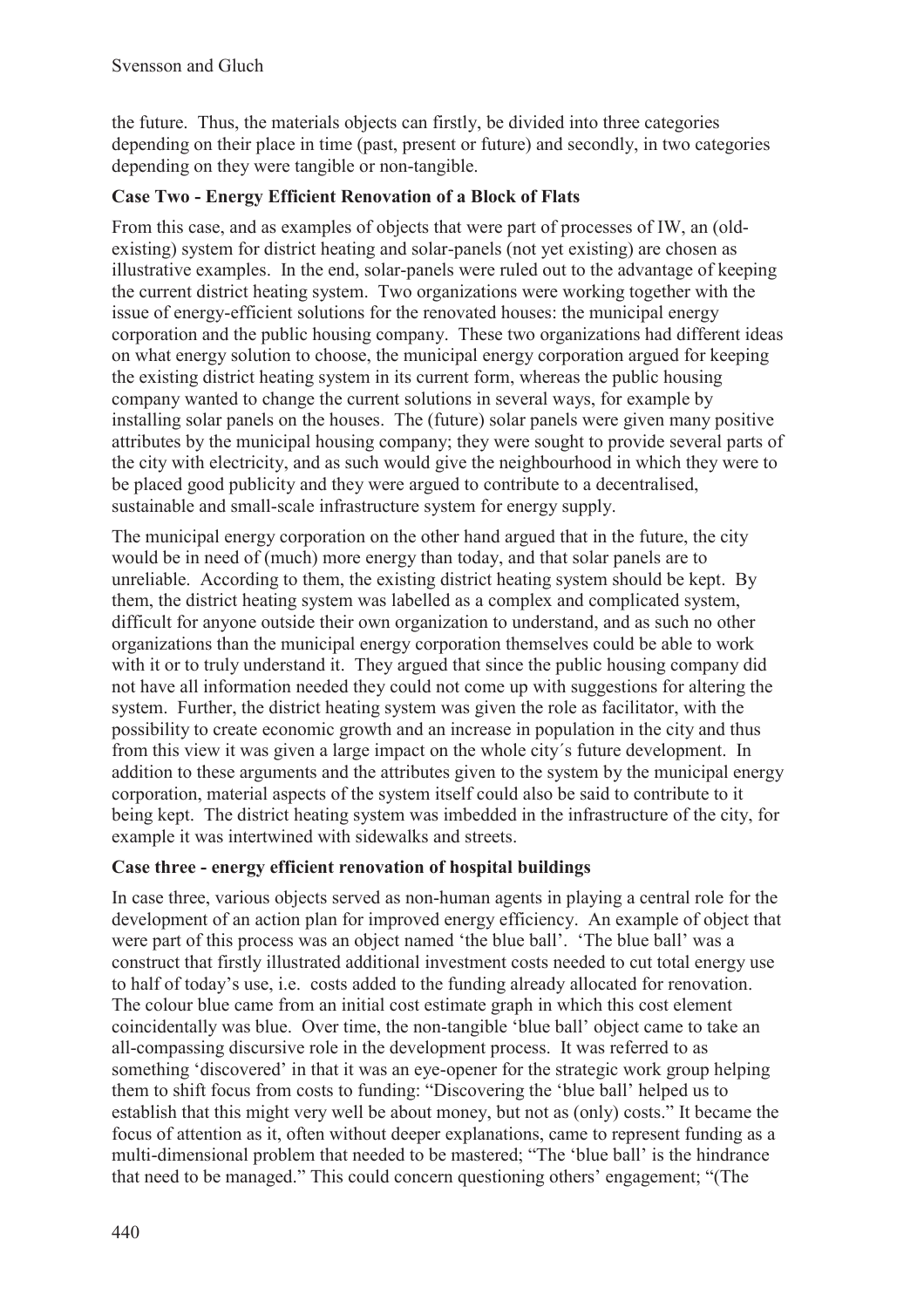question is) if they are committed… to find the 'blue ball'." To distinct the new way of thinking against the usual way: "The 'blue ball' is outside the box." Or just to emphasise the financial dimension of the problem: "Well it's (simply) the 'blue ball'." In this case 'the blue ball' object and construct served as reference for proposing new investment practices as well as introducing a for the organization new way of thinking. The object is both tangible, in that it is displayed in all types of power-point presentations used both within the strategic work group and outside in them proposing a new way of approaching renovation of the hospital buildings. However, being a loosely defined construct, used to serve a variety of self-centred purposes in various types of conversations, it is also nontangible. Further, 'the blue ball' is illustrating a wanted future state but also represents the past in terms of what was included in the construct at the time it was 'discovered'.

## **DISCUSSION AND IMPLICATIONS**

Analysing the empirical cases, we saw, similar to the work by Raviola and Norbäck (2013) that various non-human objects served as reference for shaping new, destroying old and maintaining current practices. This included both tangible, such as the pavilions, and non-tangible objects, such as the IT-system and objects with different positions in time. It was also shown that one object can be both tangible and non-tangible, for example with "the blue ball" in case three. Findings from the cases also suggest that there was a difference between how past, present and future objects were used when creating legitimacy for a new order, and thus what role they had in shaping IW. In case one, past objects were used as examples of how badly old practices had worked and were used to "attack" the taken-for-granted of an old institution (disrupting institutions). In this case the actors were actively trying to establish new practices, "selling" their ideas, whereas in the study by Raviola and Norbäck (2014), it appears as the actors were forced to respond and adapt to new technology and ways of working. Future objects were mainly used in order to create new practices and possibly new institutions, as for example the IT system in case one, the solar panels in case two and the blue ball in case three. Their existence was often depending on trust and collaboration between different stakeholders and they were part of creating institutions. In case two an existing (present) object, the district heating system, were found to be part of maintaining an institution.

We noted that emotions, especially fear, were present when both past and future objects were involved in IW processes. Both new and old objects were seen as "dangerous" and threatening to current ways of living and for the future development of cities. When new practices regarding energy efficient renovation were introduced, this created a feeling of "threat", i.e. these new practices threatened not just processes and work roles (cf. Gluch and Bosch-Sijtsema 2016) but also the existence of present material entities (objects), that brings with them meaning, values and work opportunities. Being not only threatening, future objects could also be seen as a sort of resolution of this fear. They were associated with hope, collaboration between stakeholders, "rational choices" and more thorough planning.

We could see that the same object was involved in different types of IW depending on the context in which it was embedded (cf. Monteiro and Nicolini 2015). The solar panels were used when the public housing company tried to establish new practices, i.e. created institutions by connecting the panels to the government ideals on small scale energy supply and by promoting increased interest for the neighbourhood in which they were to be placed. They were also used by another actor in relation to the district heating system as a bad and risky choice, thus they took part in maintaining an old institution. We could also see that one object alone (the district heating system) was associated with different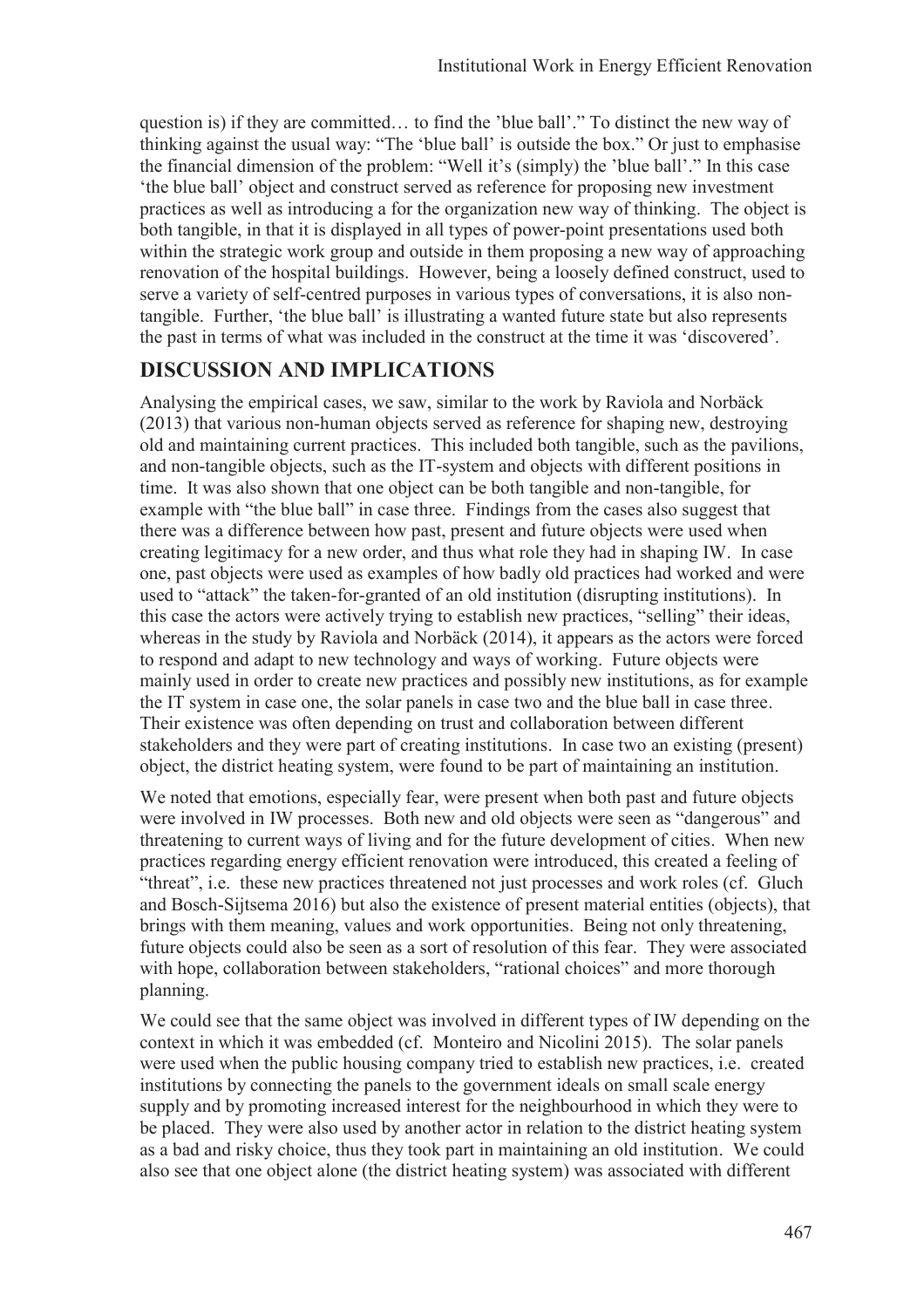types of agency, directed towards the past, present and future, in the IW of maintaining institutionalized practices.

By arguing that new technology was too unreliable the old, legitimate institutional practice (the district heating system) was chosen at the advantaged over a new one (agency directed towards the past). Further, by "black-boxing" the current system, i.e. making it impossible for people outside a specific organization to understand it, and by the system's embeddedness in the current infrastructure, its current features were associated with present agency. The district heating system was, as an example, promoted on the basis of its usefulness in the future, as in the future development of an entire city, i.e. future oriented projective agency. Thus, like human actors have been found to draw on all three institutional work processes (creation, maintenance, and disruption) to achieve a desired outcome (Jarzabkowski *et al*., 2009) we found that that same can be true for one object alone in terms of agency. However, in this study we did not find that a single object was involved in all three institutional work processes simultaneously, i.e. both creating, maintaining and disrupting institutions. To get a more comprehensive view more empirical studies are needed.

Exploring the relationship between the social and the material has implications for both theory and management practice. For theory building the paper adds to previous work by the authors (Gluch and Svensson 2016), by furthering layers to a conceptual model envisioning agencies of various actors in processes of change. In this previous research, a process through which new practices were developed and tested was followed in real time. It was found, by applying a distributed view of agency, that candidates for institutions, so called proto-institutions, were created and old institutions disrupted, as key actors, both human and non-human, sought to establish legitimacy for the new way of working and objects served as agents for change in the process of creating and disrupting institutions.

The studies together provide a furthered layered understanding on institutional work related to changes in the building industry driven by a sustainability agenda (Gluch and Bosch-Sijtsema 2016, Bresnen 2013, 2017). For practice the paper raises issues regarding manager's view on objects. Managers often "treat objects, for example technology, as having specific properties or clear-cut boundaries that determine organizational behaviours" (Putnam 2015). This tells us that technology often tend to become "responsible" for a certain outcome, rather than the material and the social together. Instead, it is suggested that "non-human (material) agencies are mutually responding counterparts of a distributed agency that produces collective actions, by mobilizing a large number of (human and non-human) entities taking part in this action" (Raviola and Norbäck 2013: 1175).

In conclusion, we argue that objects do pursue agency in processes of energy efficient renovation, that agency is thus distributed in a network of human and non-human entities that act (Raviola and Norbäck 2013) and that the IW performed by objects depends on the joint work of humans and material entities (Monteiro and Nicolini 2014). In this arrangement, various objects propose solutions that an individual in isolation would not have thought about or had access to which brings us to the ideas of sociomateriality, recognizing that the human and the non-human is entangled in practice. Thus, objects themselves, together with the roles and attributes they have been given have effect on organizational practices related to energy efficient renovation.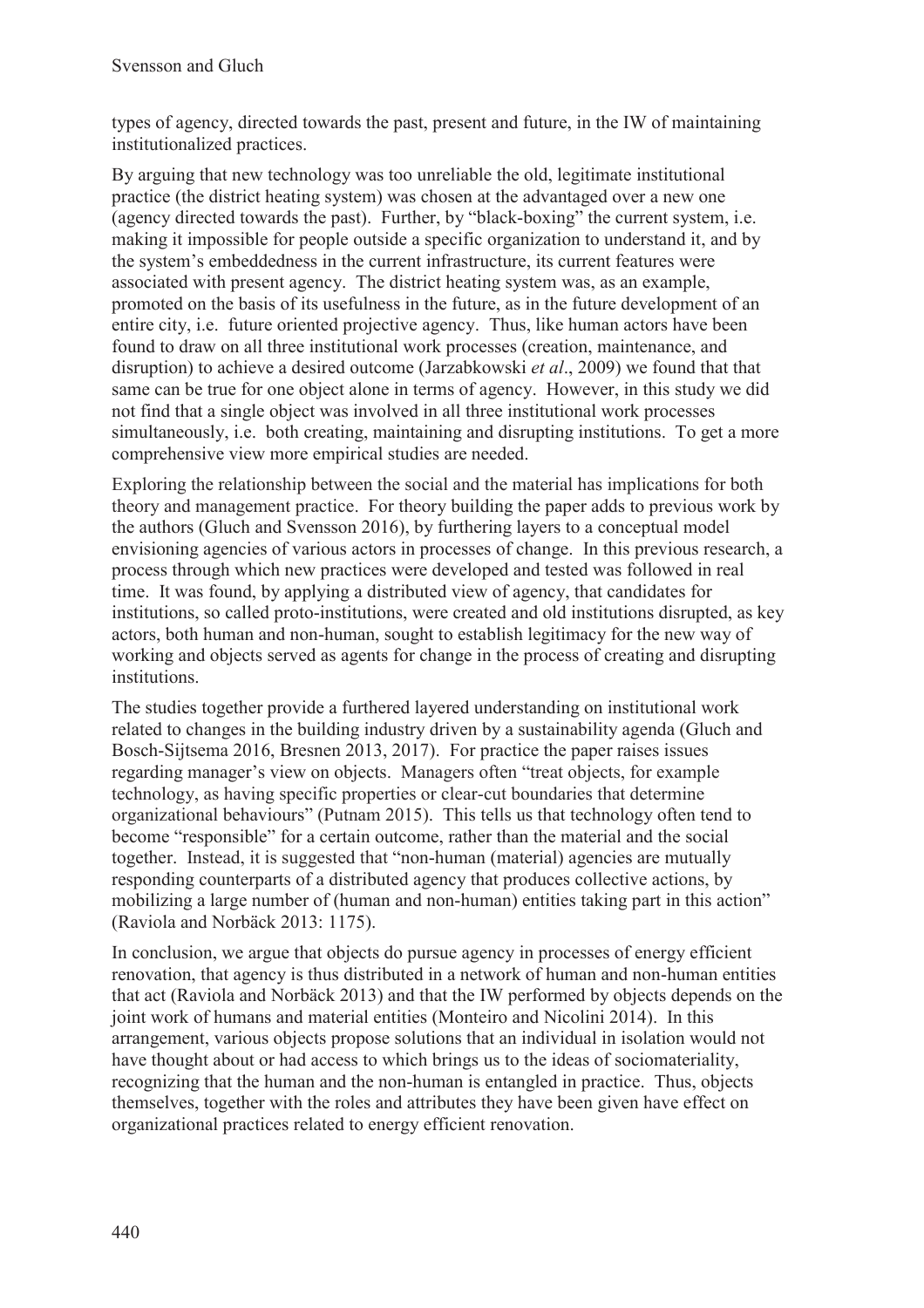#### **REFERENCES**

- Andrews, R N L and Johnson, E (2016) Energy use, behavioural change, and business organizations: Reviewing recent findings and proposing a future research agenda. *Energy Research and Social Science*, **11**, 195-208.
- Battilana, J and D'Aunno, T (2010) Institutional work and the paradox of embedded agency. *In*: T B Lawrence, R Suddaby, and B Leca (Eds.) *Institutional work Actors and Agency in Institutional Studies of Organizations*. Cambridge, UK: Cambridge University Press.
- Braun, V and Clarke, V (2006) Using thematic analysis in psychology. *Qualitative Research in Psychology*, **3**(2), 77-10.
- Bresnen, M (2013) Advancing a 'new professionalism': Professionalization, practice and institutionalization. *Building Research and Information*, **41**(6), 735-41.
- Bresnen, M (2017) Being careful what we wish for? Challenges and opportunities afforded through engagement with business and management research. *Construction Management and Economics*, **35**(1-2), 24-34.
- Buser, M and Carlsson, V (2016) What you see is not what you get: Single-family house renovation and energy retrofit seen through the lens of socio-materiality. *Construction Management and Economics*, **35**(5), 276-287.
- Carlile, P R, Nicolini, D, Langely, A and Tsoukas, H (2013) Introducing the third volume of perspectives on organization studies. In P R Carlile, D Nicolini, A Langley and H Tsoukas (Eds.) *How matter matters Objects, Artefacts and Materiality in Organization Studies*. Oxford, UK: Oxford University Press.
- Energimyndigheten and Boverket, (2013) Förslag till nationell strategi för energieffektiviserande renovering av byggnader (Draft National Strategy For Energy Efficiency Building Refurbishment). Eskilstuna, Karlskrona: Energimyndigheten, Boverket.
- Feldman, M and Orlikowski, W (2011) Theorizing practice and practicing theory. *Organization Science*, **22**(5), 1240-1253
- Gluch, P and Svensson I (2016) The organizational nexus of changing management practices for sustainable renovation. *In*: P W Chan and C J Neilson (Eds.) *Proceedings of the 32nd Annual ARCOM Conference*, 5-7 September 2016, Manchester, UK, 1189-1198.
- Gluch, P and Bosch-Sijtsema, P M (2016) Conceptualizing environmental experts through the lens of institutional work. *Construction Management and Economics*, **34**(7-8), 522-535.
- Hampel, C, Larwence, T and Tracey, P (2017) Institutional work: Taking stock and making it matter. *In*: R Greenwood, C Oliver, T B Lawrence and R Meyer (Eds.) *SAGE Handbook of organizational institutionalism 2nd Edition*. London, UK: Sage Publications Ltd.
- Jarzabkowski, P, Matthiesen, J and Van de Ven, A H (2009) A practice approach to institutional pluralism. In T B Lawrence, R Suddaby and B Leca (Eds.) *Institutional work - Actors and Agency Institutional Studies of Organizations*. Cambridge: Cambridge University Press.
- Jones, M (2013) Untangling Sociomateriality. *In*: P R Carlile, D Nicolini, A Langely and H Tsoukas (Eds.) *How Matter Matters Objects, Artefacts and Materiality in Organization Studies*. Oxford, UK: Oxford University Press.
- Jones, M (2014) A matter of life and death: Exploring conceptualizations of sociomateriality in the context of critical care. *MIS Quarterly*, **38**(3), 895-925.
- Kadefors, A (1995) Institutions in building projects: Implications for flexibility and change. *Scandinavian Journal of Management*, **11**(4), 395-408.